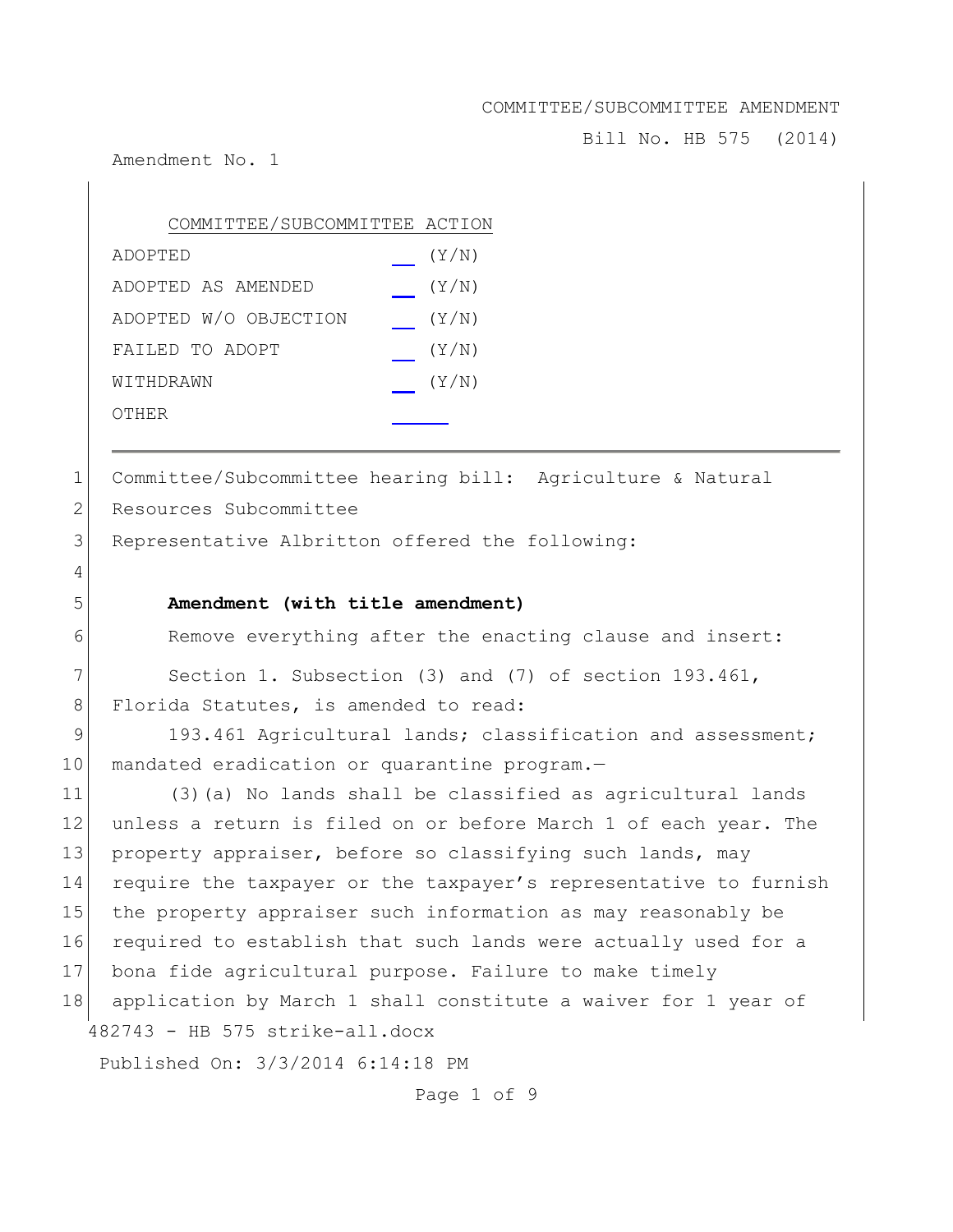Amendment No. 1

Bill No. HB 575 (2014)

482743 - HB 575 strike-all.docx Published On: 3/3/2014 6:14:18 PM 19 the privilege herein granted for agricultural assessment. 20 However, an applicant who is qualified to receive an 21 agricultural classification who fails to file an application by 22 March 1, must may file an application for the classification 23 with the property appraiser on or before the 25th day following 24 the mailing by the property appraiser of the notices required 25 under s. 194.011(1). Upon receipt of sufficient evidence, as 26 determined by the property appraiser, demonstrating the 27 applicant was unable to apply for the classification in a timely 28 manner or otherwise demonstrating extenuating circumstances 29 judged by the property appraiser to warrant granting the 30 classification, the property appraiser may grant the 31 classification. If the applicant fails to produce sufficient 32 evidence demonstrating the applicant was unable to apply for the 33 classification in a timely manner or otherwise demonstrating 34 extenuating circumstances as judged by the property appraiser, 35 the applicant and may file, pursuant to s.  $194.011(3)$ , a 36 petition with the value adjustment board requesting that the 37 classification be granted. The petition may be filed at any time 38 during the taxable year on or before the 25th day following the 39 mailing of the notice by the property appraiser as provided in 40 s. 194.011(1). Notwithstanding the provisions of s. 194.013, the 41 applicant must pay a nonrefundable fee of \$15 upon filing the 42 petition. Upon reviewing the petition, if the person is 43 qualified to receive the classification and demonstrates 44 particular extenuating circumstances judged by the property 45 appraiser or the value adjustment board to warrant granting the 46 classification, <del>the property appraiser or</del> the value adjustment

Page 2 of 9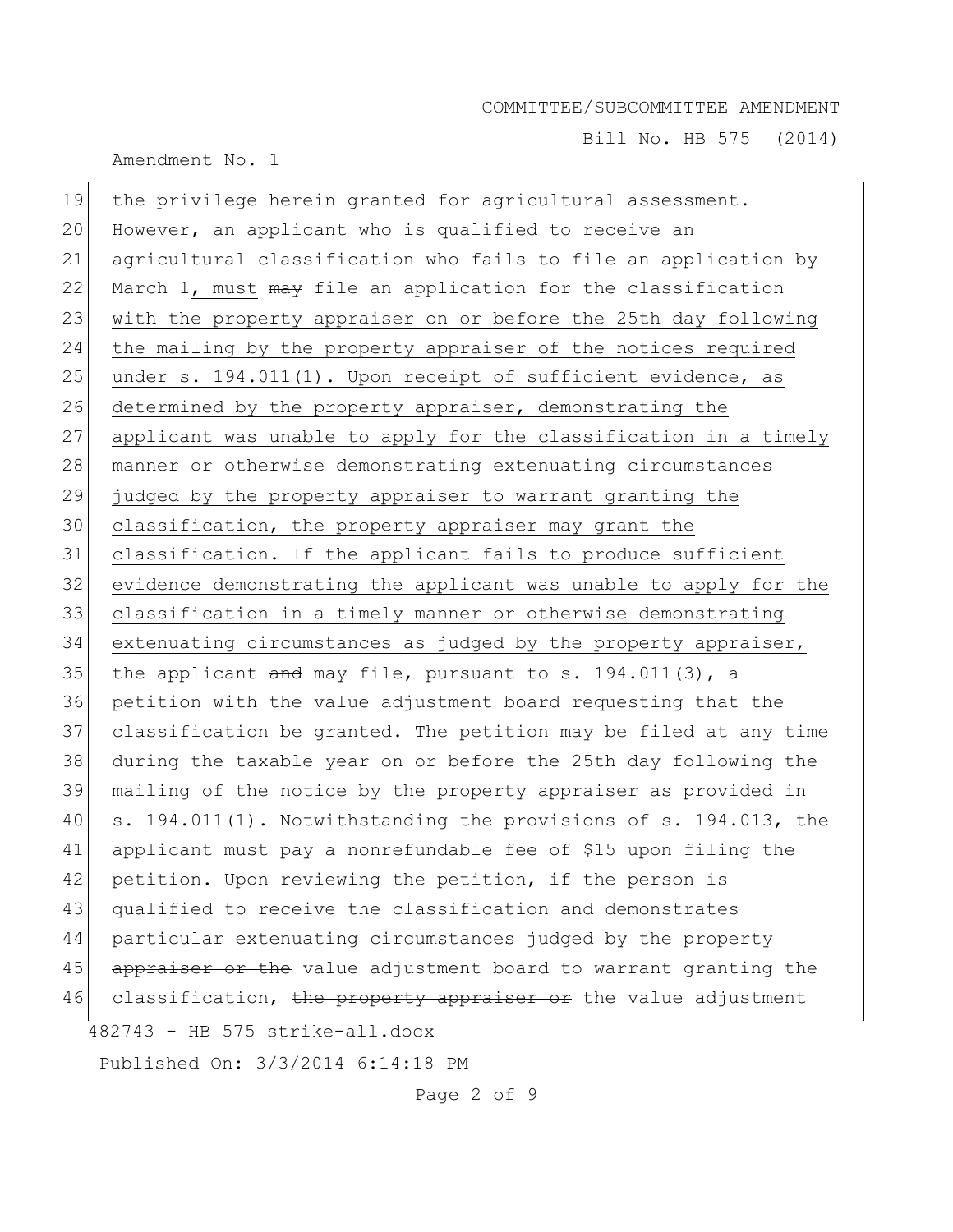Bill No. HB 575 (2014)

Amendment No. 1

47 board may grant the classification for the current year. The 48 owner of land that was classified agricultural in the previous 49 year and whose ownership or use has not changed may reapply on a 50 short form as provided by the department. The lessee of property 51 may make original application or reapply using the short form if 52 the lease, or an affidavit executed by the owner, provides that 53 the lessee is empowered to make application for the agricultural 54 classification on behalf of the owner and a copy of the lease or 55 affidavit accompanies the application. A county may, at the 56 request of the property appraiser and by a majority vote of its 57 governing body, waive the requirement that an annual application 58 or statement be made for classification of property within the 59 county after an initial application is made and the 60 classification granted by the property appraiser. Such waiver 61 may be revoked by a majority vote of the governing body of the 62 county.

482743 - HB 575 strike-all.docx 63 (7)(a) Lands classified for assessment purposes as 64 agricultural lands which are taken out of production by a  $\frac{any}{x}$ 65 state or federal eradication or quarantine program shall 66 continue to be classified as agricultural lands for the duration 67 of such program or successor programs. Lands under these 68 programs which are converted to fallow<sub>r</sub> or otherwise nonincome-69 producing uses shall continue to be classified as agricultural  $70$  lands and shall be assessed at a de minimis value of up to  $m_{\odot}$ 71  $\mu$  more than \$50 per acre, on a single year assessment methodology; 72 however, lands converted to other income-producing agricultural 73 uses permissible under such programs shall be assessed pursuant 74 to this section. Land under a mandated eradication or quarantine

Published On: 3/3/2014 6:14:18 PM

Page 3 of 9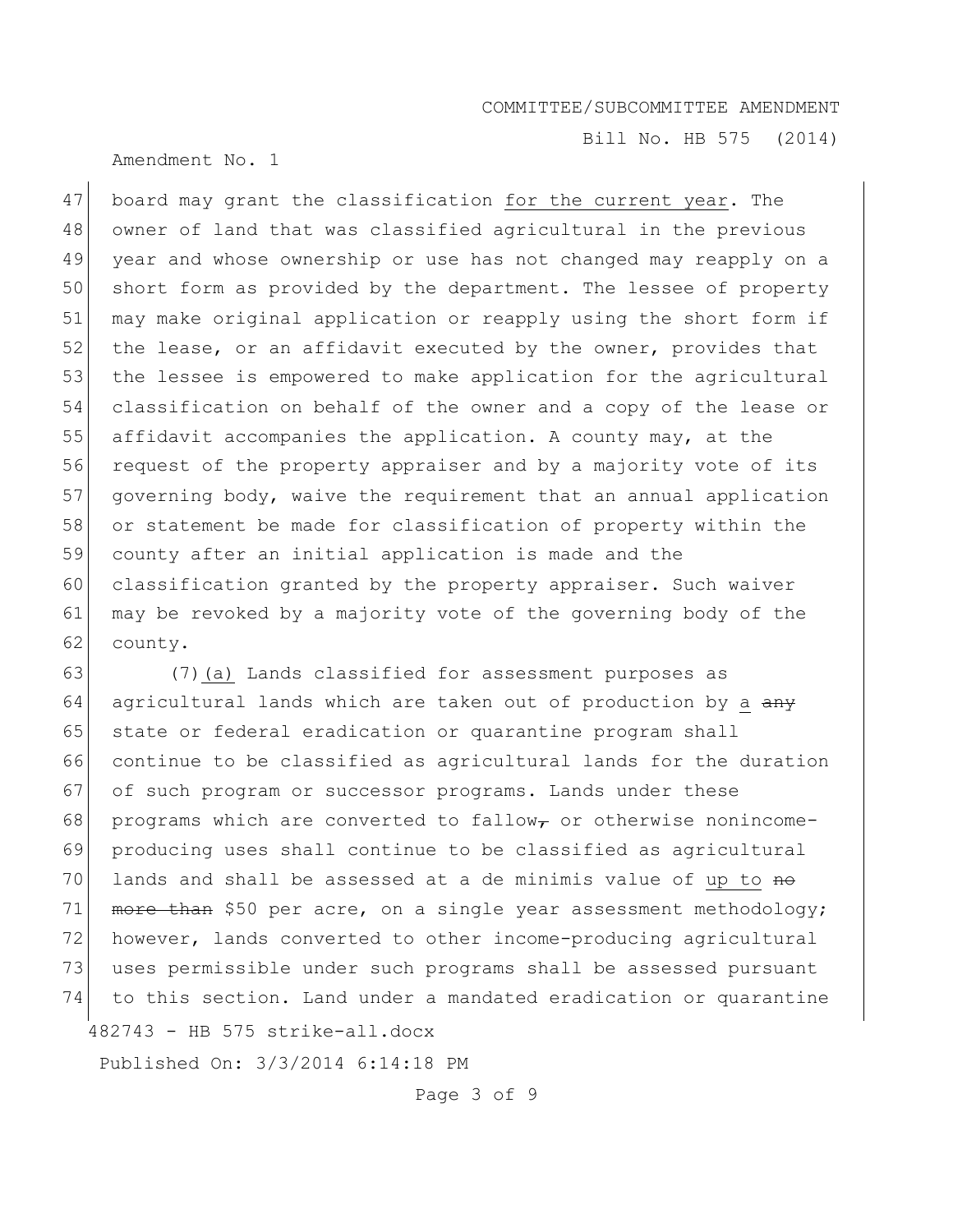Bill No. HB 575 (2014)

Amendment No. 1

75 program which is diverted from an agricultural to a 76 nonagricultural use shall be assessed under s. 193.011. 77 (b) Lands classified for assessment purposes as 78 agricultural lands which participate in a dispersed water 79 storage program pursuant to a contract with the Department of 80 Environmental Protection or a water management district which 81 requires flooding of land shall continue to be classified as 82 agricultural lands for the duration of the inclusion of the 83 llands in such program or successor programs and shall be 84 assessed as nonproductive agricultural lands. Land under a 85 dispersed water storage program which is diverted to a 86 nonagricultural use shall be assessed under s. 193.011. 87 Section 2. Subsection (32) of section 212.02, Florida 88 Statutes, is amended to read: 89 212.02 Definitions.—The following terms and phrases when 90 used in this chapter have the meanings ascribed to them in this 91 section, except where the context clearly indicates a different 92 meaning: 93 (32) "Agricultural production" means the production of 94 plants and animals useful to humans, including the preparation, 95 planting, cultivating, or harvesting of these products or any 96 other practices necessary to accomplish production through the 97 harvest phase, including storage of raw products on the farm. 98 Agricultural production and includes aquaculture, horticulture, 99 floriculture, viticulture, forestry, dairy, livestock, poultry, 100 bees, and any and all forms of farm products and farm 101 production.

482743 - HB 575 strike-all.docx 102 Section 3. Subsection (3) and paragraph (a) of subsection

Published On: 3/3/2014 6:14:18 PM

Page 4 of 9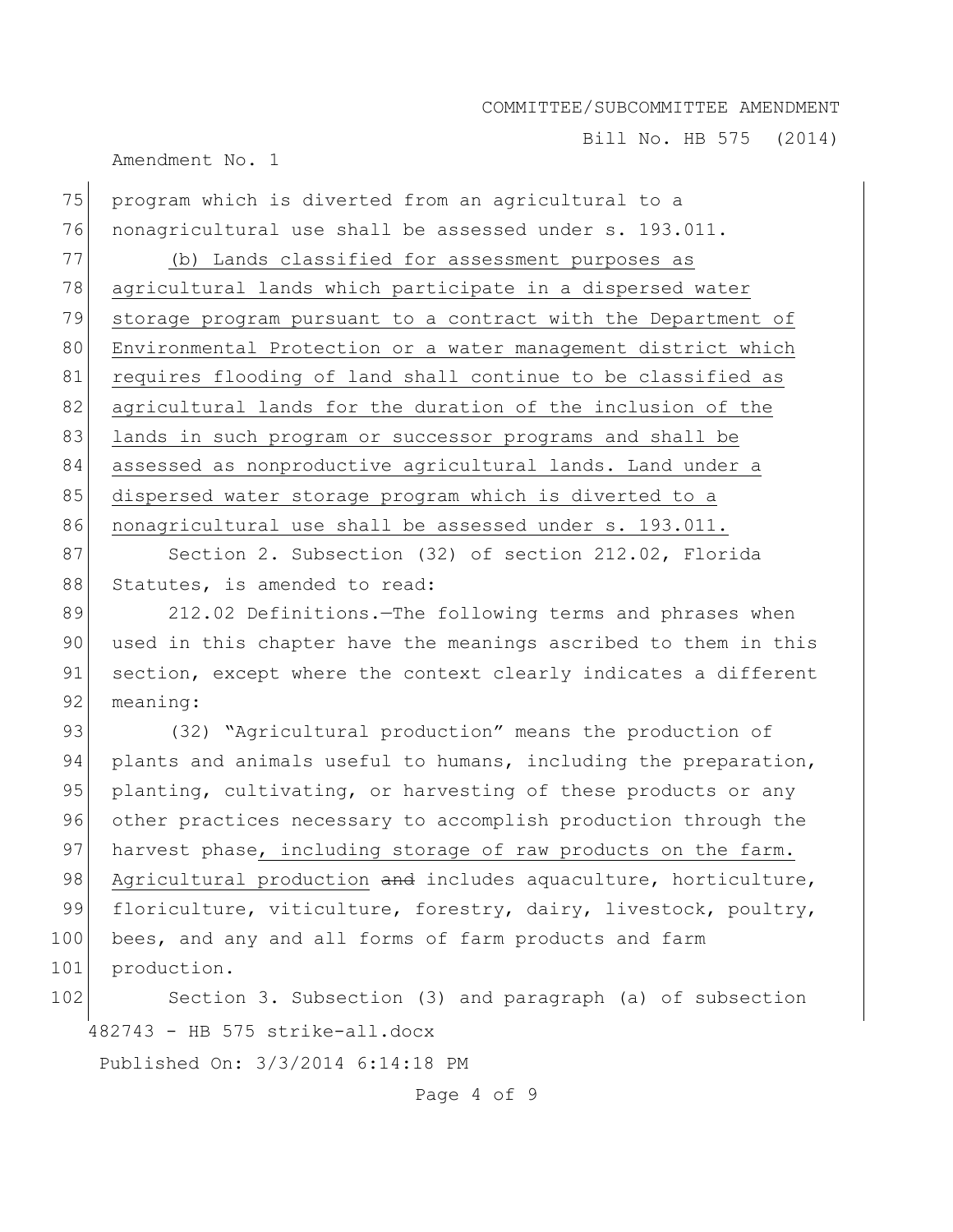Bill No. HB 575 (2014)

### Amendment No. 1

103 (5) of section 212.08, Florida Statutes, are amended to read: 104 212.08 Sales, rental, use, consumption, distribution, and 105 storage tax; specified exemptions.—The sale at retail, the 106 rental, the use, the consumption, the distribution, and the 107 storage to be used or consumed in this state of the following 108 are hereby specifically exempt from the tax imposed by this 109 chapter.

110 (3) EXEMPTIONS; CERTAIN FARM EQUIPMENT.

111 (a) There shall be no tax on the sale, rental, lease, use, 112 consumption, repair, or storage for use in this state of power 113 farm equipment and irrigation equipment, including replacement 114 parts and accessories for power farm equipment and irrigation 115 equipment, which are used exclusively on a farm or in a forest 116 in the agricultural production of crops or products as produced 117 by those agricultural industries included in s. 570.02(1), or 118 for fire prevention and suppression work with respect to such 119 crops or products. Harvesting may not be construed to include 120 processing activities. This exemption is not forfeited by moving 121 farm equipment between farms or forests.

482743 - HB 575 strike-all.docx 122 (b) There shall be no tax on the sales price below \$20,000 123 of a trailer weighing 12,000 pounds or less and purchased by a 124 farmer for exclusive use in agricultural production or to 125 transport farm products from his or her farm to the place where 126 the farmer transfers ownership of the farm product to another. 127 This exemption is not forfeited by using a trailer to transport 128 the farmer's farm equipment. The exemption provided under this 129 paragraph does not apply to the lease or rental of a trailer. 130 (c) However, this exemption shall The exemptions provided

Published On: 3/3/2014 6:14:18 PM

Page 5 of 9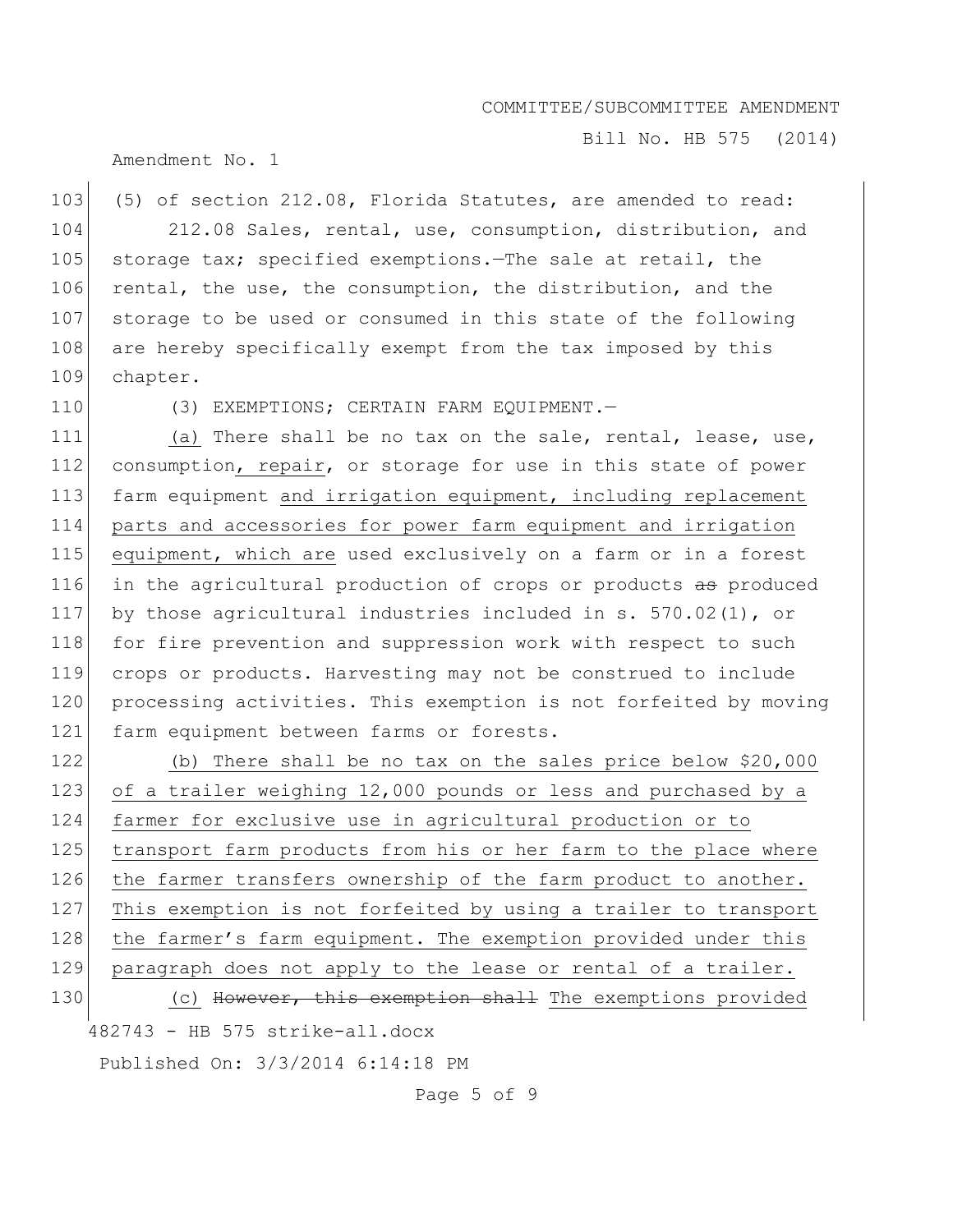Bill No. HB 575 (2014)

Amendment No. 1

131 in paragraphs (a) and (b) may not be allowed unless the 132 purchaser, renter, or lessee signs a certificate stating that 133 the farm equipment is to be used exclusively on a farm or in a 134 forest for agricultural production or for fire prevention and 135  $\frac{135}{135}$  suppression, as required by this subsection. Possession by a 136 seller, lessor, or other dealer of a written certification by 137 the purchaser, renter, or lessee certifying the purchaser's, 138 renter's, or lessee's entitlement to an exemption permitted by 139 this subsection relieves the seller from the responsibility of 140 collecting the tax on the nontaxable amounts, and the department 141 shall look solely to the purchaser for recovery of such tax if 142 it determines that the purchaser was not entitled to the 143 exemption.

144 (5) EXEMPTIONS; ACCOUNT OF USE.

482743 - HB 575 strike-all.docx 145 (a) *Items in agricultural use and certain nets.*—There are 146 exempt from the tax imposed by this chapter nets designed and 147 used exclusively by commercial fisheries; disinfectants, 148 fertilizers, insecticides, pesticides, herbicides, fungicides, 149 and weed killers used for application on crops or groves, 150 including commercial nurseries and home vegetable gardens, used 151 in dairy barns or on poultry farms for the purpose of protecting 152 poultry or livestock, or used directly on poultry or livestock; 153 portable containers or movable receptacles in which portable 154 containers are placed, used for processing farm products; field 155 and garden seeds, including flower seeds; nursery stock, 156 seedlings, cuttings, or other propagative material purchased for 157 growing stock; seeds, seedlings, cuttings, and plants used to 158 produce food for human consumption; cloth, plastic, and other

Published On: 3/3/2014 6:14:18 PM

Page 6 of 9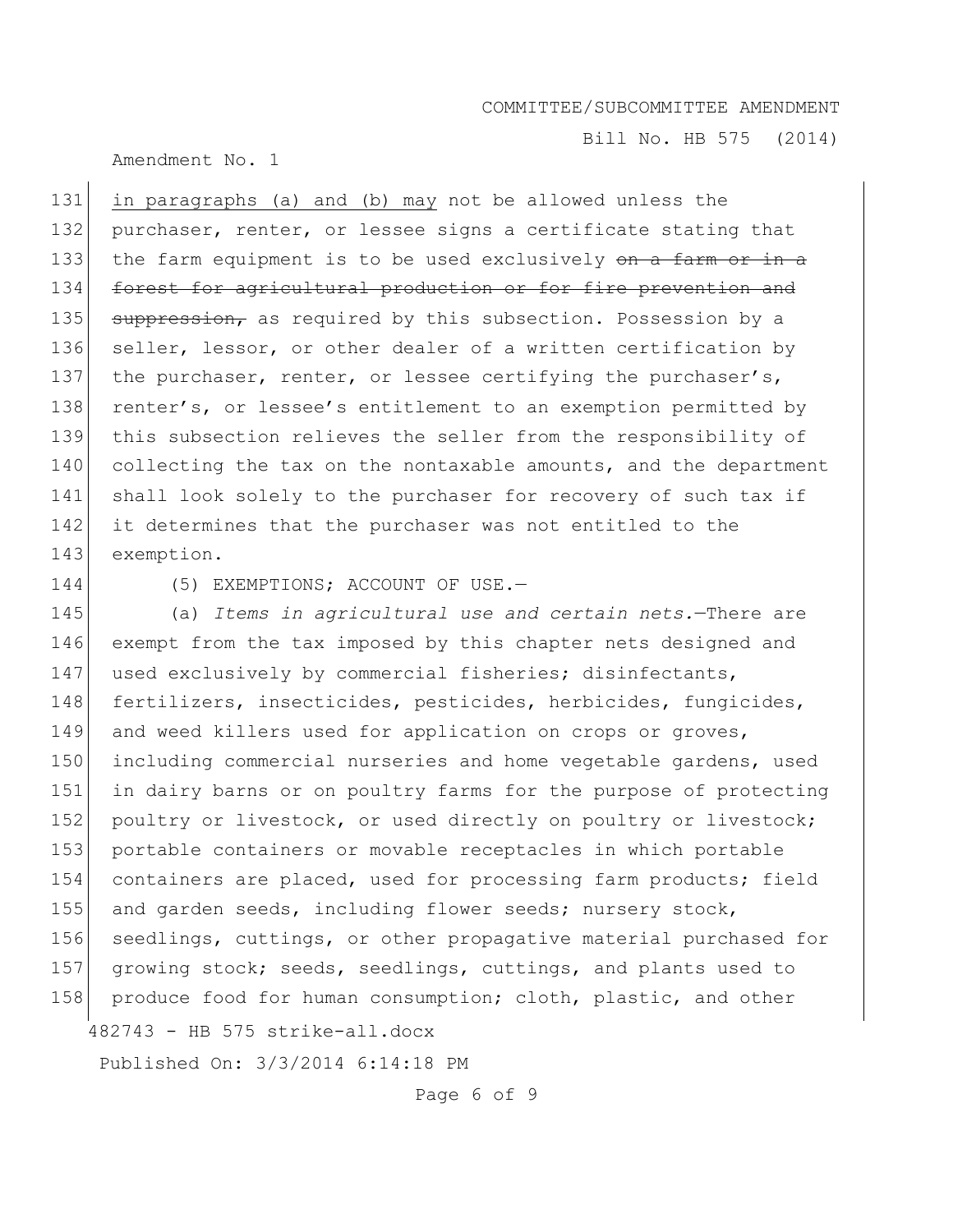Bill No. HB 575 (2014)

## Amendment No. 1

159 similar materials used for shade, mulch, or protection from 160 frost or insects on a farm; stakes used by a farmer to support 161 plants during agricultural production; generators used on 162 poultry farms; and liquefied petroleum gas or other fuel used to 163 heat a structure in which started pullets or broilers are 164 raised; however, such exemption shall not be allowed unless the 165 purchaser or lessee signs a certificate stating that the item to 166 be exempted is for the exclusive use designated herein. Also 167 exempt are cellophane wrappers, glue for tin and glass 168 (apiarists), mailing cases for honey, shipping cases, window 169 cartons, and baling wire and twine used for baling hay, when 170 used by a farmer to contain, produce, or process an agricultural 171 commodity.

172 Section 4. Section 373.4591, Florida Statutes, is amended 173 to read:

174 373.4591 Improvements on private agricultural lands.—The 175 Legislature encourages public-private partnerships to accomplish 176 water storage and water quality improvements on private 177 agricultural lands. When an agreement is entered into between a 178 water management district or the department and a private 179 landowner to establish such a partnership, a baseline condition 180 determining the extent of wetlands and other surface waters on 181 the property shall be established and documented in the 182 agreement before improvements are constructed. When the Florida 183 Department of Agriculture and Consumer Services and a landowner 184 agree to a plan to implement best management practices pursuant 185 to s. 403.067(7)(c), a baseline condition determining the extent 186 of wetlands and other surface waters on the property may be

482743 - HB 575 strike-all.docx

Published On: 3/3/2014 6:14:18 PM

Page 7 of 9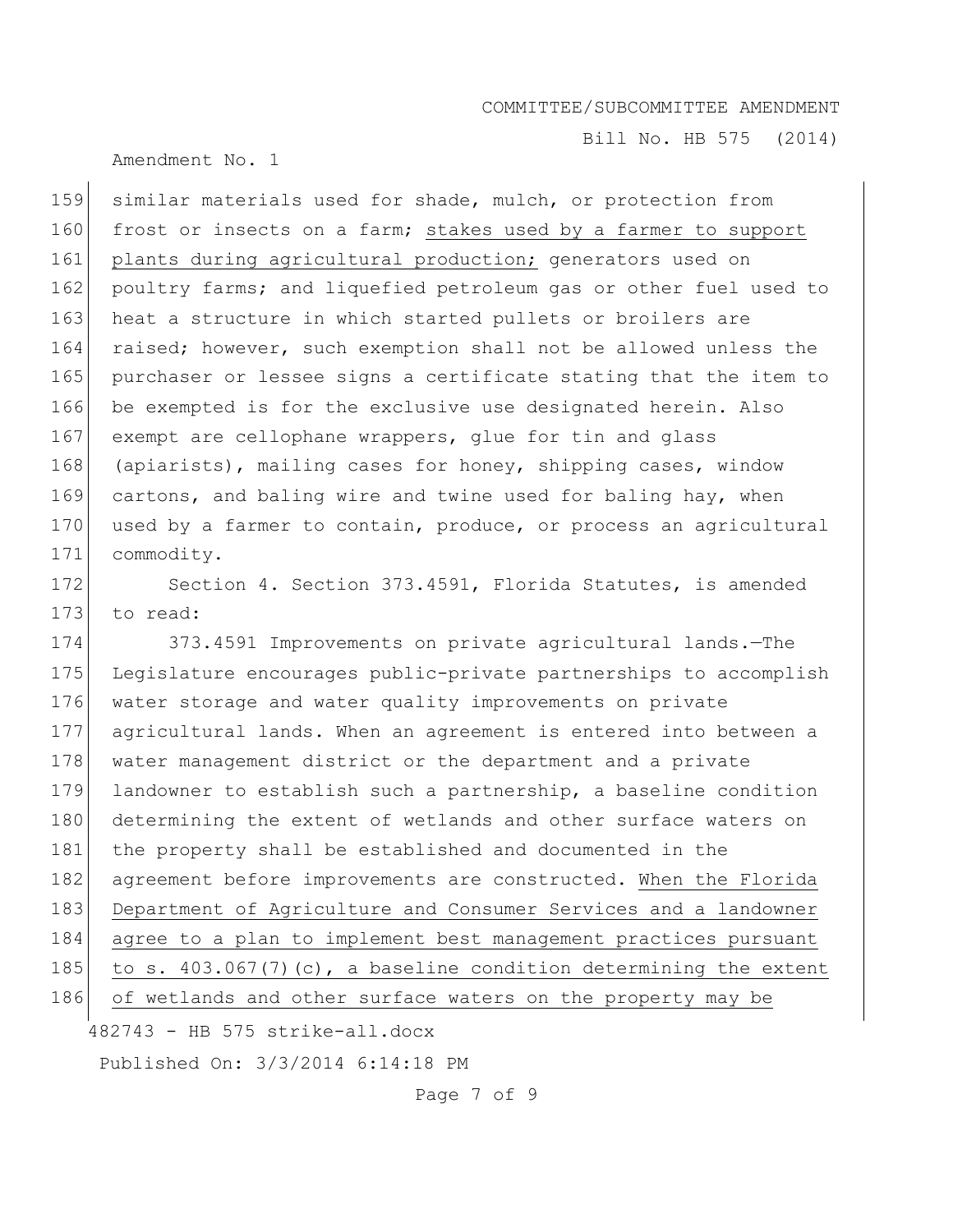Bill No. HB 575 (2014)

Amendment No. 1

| 187 | established at the option and expense of the landowner and       |
|-----|------------------------------------------------------------------|
| 188 | documented in the best management practice implementation        |
| 189 | agreement before improvements are constructed. The determination |
| 190 | for the baseline condition shall be conducted using the methods  |
| 191 | set forth in the rules adopted pursuant to s. 373.421. The       |
| 192 | baseline condition documented in the agreement shall be          |
| 193 | considered the extent of wetlands and other surface waters on    |
| 194 | the property for the purpose of regulation under this chapter    |
| 195 | for the duration of the agreement and after its expiration.      |
| 196 | Section 5. This act shall take effect July 1, 2014.              |
| 197 |                                                                  |
| 198 |                                                                  |
| 199 |                                                                  |
| 200 |                                                                  |
| 201 | TITLE AMENDMENT                                                  |
|     |                                                                  |
| 202 | Remove everything before the enacting clause and insert:         |
| 203 |                                                                  |
| 204 | A bill to be entitled                                            |
| 205 |                                                                  |
| 206 | An act relating to agriculture; amending s. 193.461,             |
| 207 | F.S.; authorizing a property appraiser to grant an               |
| 208 | agricultural classification after the March 1                    |
| 209 | application deadline upon a showing of extenuating               |
| 210 | circumstances; providing that participation in certain           |
| 211 | dispersed water storage programs does not change a               |
| 212 | land's agricultural classification for assessment                |
| 213 | purposes; amending s. 212.02, F.S.; redefining the               |
|     | 482743 - HB 575 strike-all.docx                                  |

Page 8 of 9